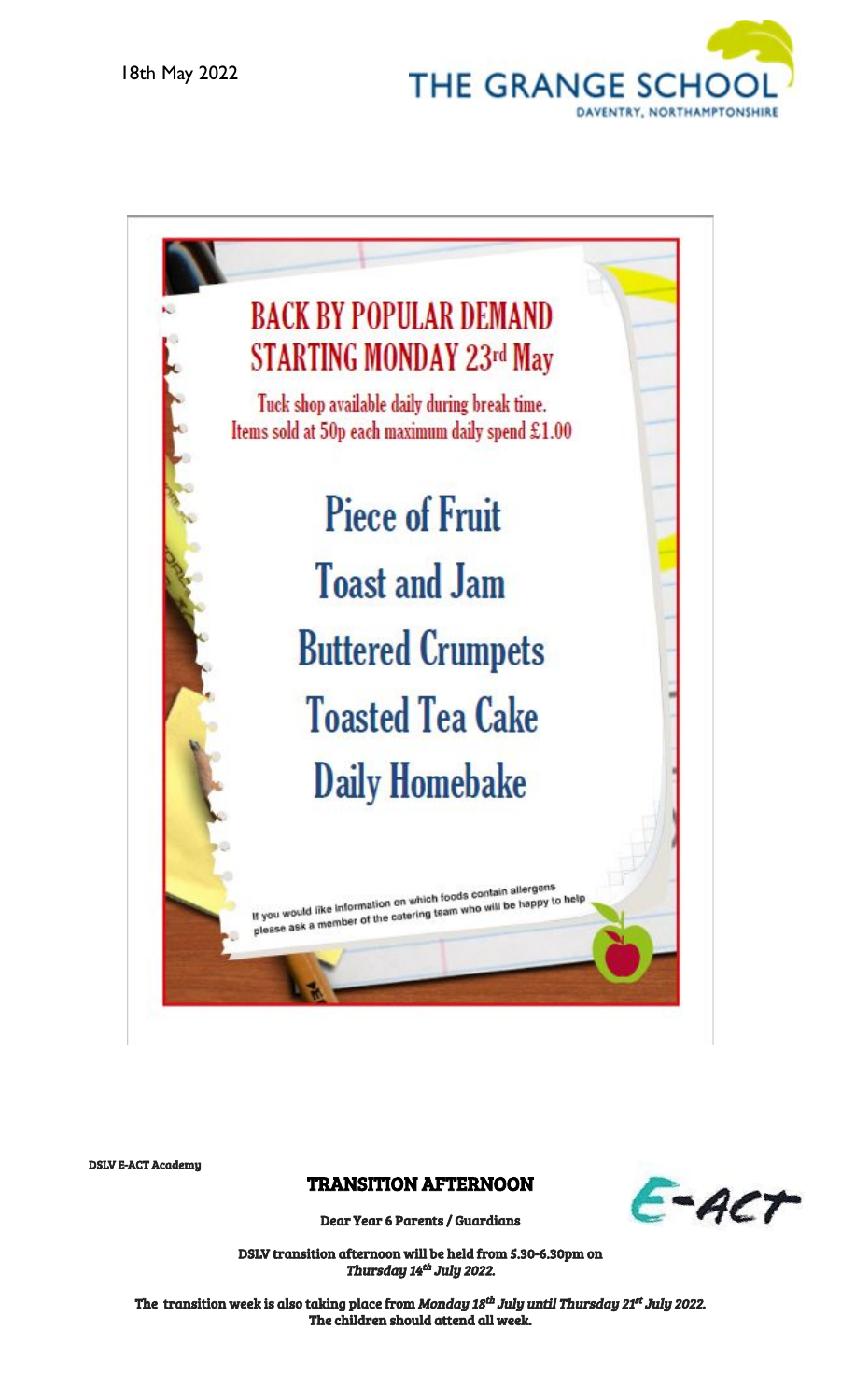# **KEEP THE DATE…**

| Year 2<br><b>SATS</b>                                    | Monday 16th -<br>Friday 20th May                | SATS Breakfast for Year 2 children.                                                                                  |
|----------------------------------------------------------|-------------------------------------------------|----------------------------------------------------------------------------------------------------------------------|
| Year $5/6$<br><b>KWIK Cricket</b>                        | Wednesday 18th May                              | <b>Invite Only</b>                                                                                                   |
| Jubilee Week                                             | Monday 23rd May - Friday<br>27th May            |                                                                                                                      |
| <b>FROGS - Whole</b><br><b>School Welcome</b>            | Monday 23rd May                                 | Cake sale on the back playground to raise<br>money for FROGS. 50p per cake!                                          |
| Sports Day -<br><b>Rec to Year 6</b>                     | Tuesday 24th May - Thursday<br>26th May         | Afternoon Event - Parents / Guardians<br>will be invited.<br>Siblings' sports days will be on the same<br>afternoon. |
| Year $5/6$<br><b>Girls Football</b>                      | Friday 27th May                                 | <b>Invite Only</b>                                                                                                   |
| Last day of Term                                         | Friday 27th May                                 |                                                                                                                      |
| <b>Return to School</b>                                  | Monday 6th June                                 |                                                                                                                      |
| Year 6 - Guitar<br><b>Workshop - Kids that</b><br>Rock   | Tuesday 7th June -<br><b>Wednesday 8th June</b> |                                                                                                                      |
| <b>Year 4 Celebration</b><br>Assembly                    | Tuesday 7th June at 2.30pm                      | <b>Y4 Parents / Guardians welcome to</b><br>attend                                                                   |
| KS2 Quad Kids<br><b>Athletics</b>                        | Tuesday 14th June                               | <b>Invite Only</b>                                                                                                   |
| <b>Year 2 Celebration</b><br>Assembly                    | Tuesday 14th June at 2:30 pm                    | <b>Y2 Parents / Guardians welcome to</b><br>attend                                                                   |
| Open Morning -<br><b>Whole School</b>                    | Friday 17th June 9:00 am to<br>10:15 pm         | Come and see your child's work from this<br>year.<br>Parents / Guardians welcome to attend.<br>Details will follow.  |
| <b>Year 5 Celebration</b><br>Assembly                    | Tuesday 21st June at 2.30pm                     | <b>Y5 Parents / Guardians welcome to</b><br>attend                                                                   |
| Reception &<br>Year 6 - School<br><b>Photos</b>          | Wednesday 22nd June                             |                                                                                                                      |
| <b>Year 6 Celebration</b><br>Assembly                    | Tuesday 28th June at 2.30pm                     | Parents / Guardians welcome to attend                                                                                |
| <b>Annual Reports out</b><br>to parents and<br>guardians | Thursday 30th June                              |                                                                                                                      |
| Reception<br>Celebration<br>Assembly                     | Tuesday 5th July @ 2.30pm                       | <b>Reception Parents / Guardians welcome</b><br>to attend                                                            |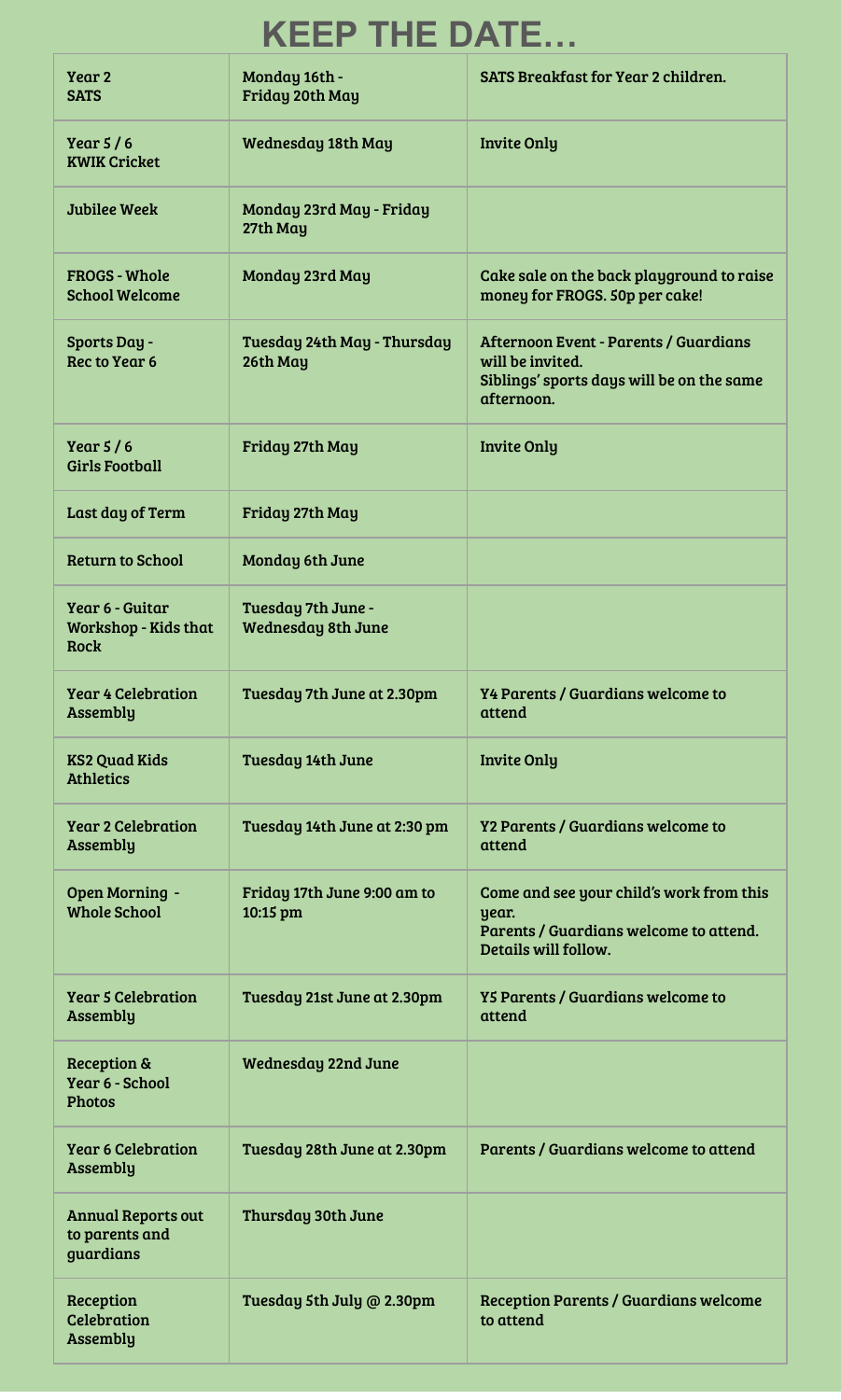# **KEEP THE DATE…**

| <b>Y6 Leavers' Production</b>                                                            | Monday 11th July<br>Daytime performance at 2:00 pm<br>Evening performance at 6:00 pm | <b>Y6 parents and guardians</b><br>welcome to attend |
|------------------------------------------------------------------------------------------|--------------------------------------------------------------------------------------|------------------------------------------------------|
| <b>KS2 Change4Life Celebration</b><br>Festival                                           | Tuesday 12th July                                                                    | <b>Invite Only</b>                                   |
| <b>Year 1 Celebration Assembly</b>                                                       | Tuesday 12th July at 2:30 pm                                                         | Y1 parents and guardians are<br>welcome to attend    |
| <b>Transition Afternoon</b>                                                              | Friday 15th July                                                                     |                                                      |
| Meet The Teacher - School Halls -<br>3.30pm - 4.00pm                                     | Friday 15th July                                                                     | <b>Parents / Guardians welcome</b>                   |
| The Parker Transition Week -<br>Year <sub>6</sub>                                        | Monday 18th July -Thursday<br>21st July                                              | Invite                                               |
| <b>Year 3 Celebration Assembly</b>                                                       | Tuesday 19th July @ 2.30pm                                                           | <b>Y3 Parents / Guardians welcome</b>                |
| WHOLE SCHOOL FUN DAY,<br><b>INCLUDING YEAR 6 LEAVERS' DAY</b><br><b>LAST DAY OF TERM</b> | Friday 22nd July                                                                     |                                                      |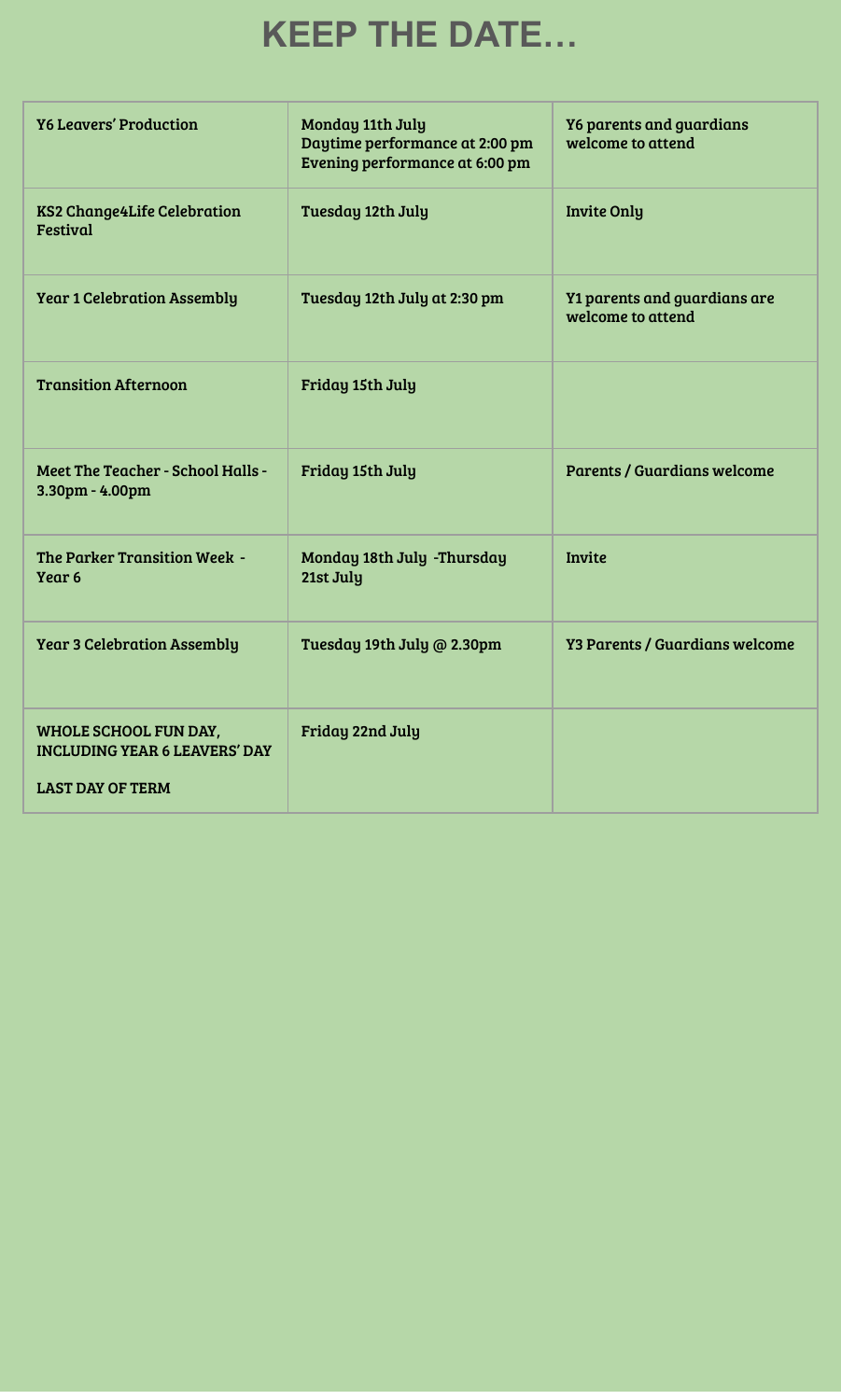

Closing date: Sunday 22nd May 2022 Email to: chris.heatonharris.mp@parliament.uk

The winning entry will have their photo printed on a card and sent to the the Queen. Please include in the email child's name, age, school and tell me about your chosen photo.



The Queen is a keen photographer snapping pictures throughout the years of her visits, family and pets.

This is a great opportunity to explore your local area, try your hand at photography and capture your favourite places.

Good luck!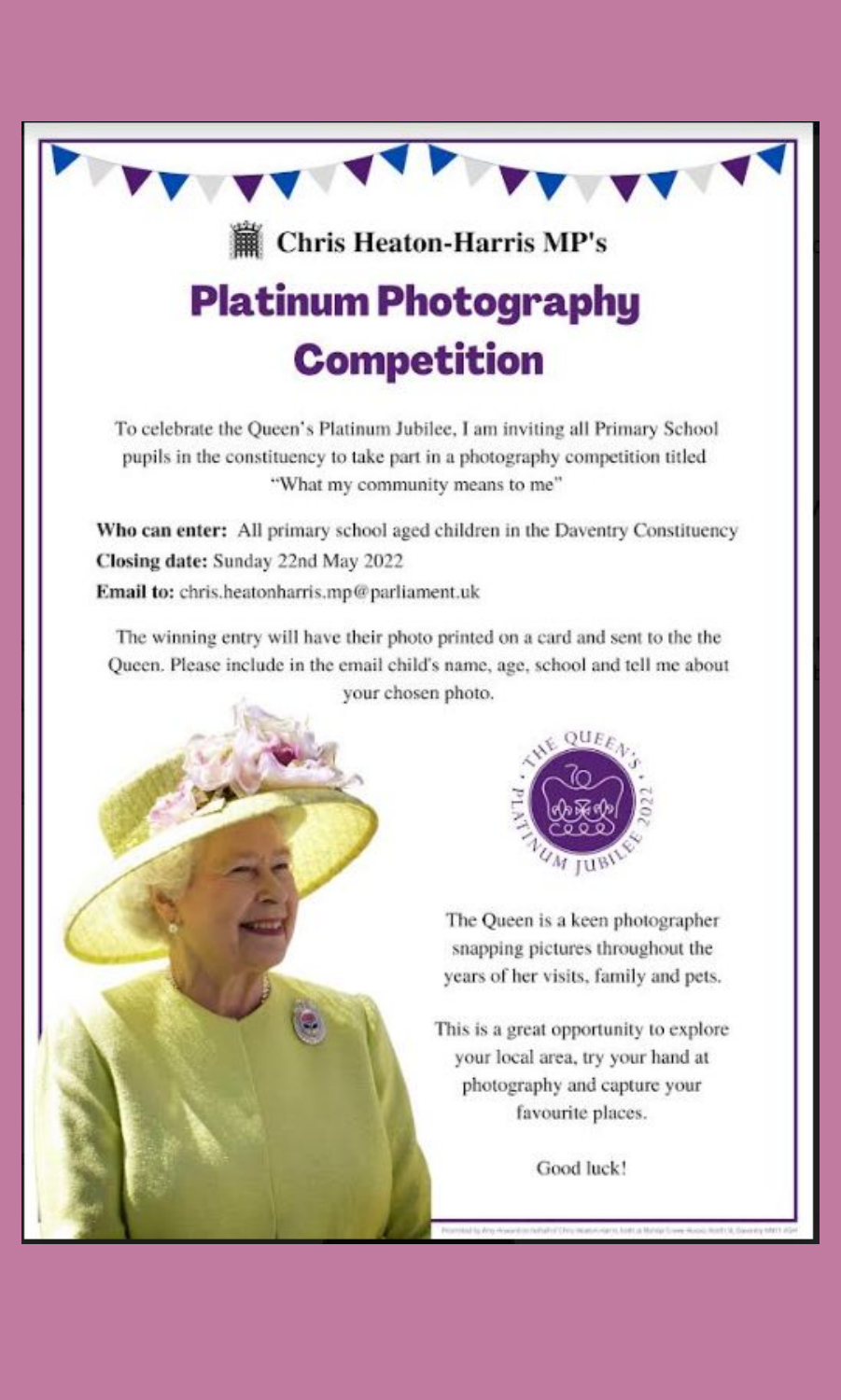

Parents, Carers, Family and Friends are welcome!

**Red Team Tuesday 24th May** 

**White Team** Wednesday 25th May

**Blue Team Thursday 26th May** 

\* Entry at 1.20pm via the front field gate. \*Gates close at 1.30pm. Any late arrivals will need to register at the school office. \*Please do not take photos or videos of any children. \*Please stay within the highlighted Parent Zones. \*Jubilee Sports Events will finish at 2.50pm. \*Please leave school grounds by 3pm. \*School gates will open at 3.10pm for normal collection.

We look forward to seeing you there!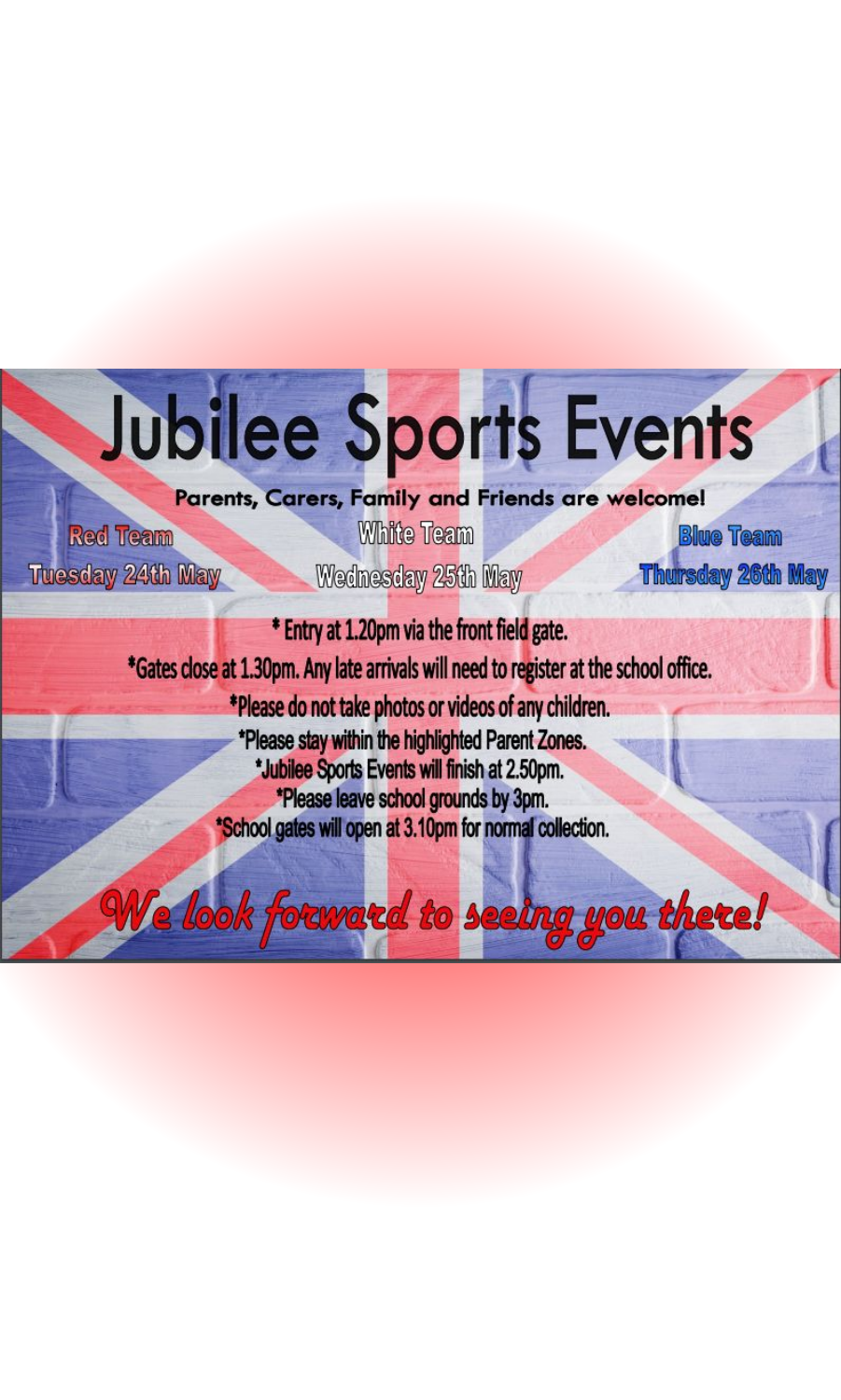

# **The Platinum Jubilee of Queen Elizabeth II The Grange School**

Our celebrations will take place week beginning 23rd May 2022. Nursery arrangements will be with you shortly.

### **Monday 23rd May**

- Red, White & Blue Day. Come to school dressed in the colours of the British flag!
- Traditional Games Day children will participate in traditional games; like children would have played in 1952.
- Red, White & Blue Cake Sale

# **Tuesday 24th May, Wednesday 25th May, Thursday 26th May**

# **Jubilee Carousel**

The children will be split into three houses and each house will take part in a different activity on each afternoon. The activities are:

- **Traditional Sports Day (Reception to Year 6)** (Siblings will be placed together and you will be invited to attend their Sports Day on one of these afternoons. We will get this information to you at the start of next week, so that you can make arrangements to be here.)
- **- Traditional Dancing** Dances from across the decades of the Queen's reign
- **- Jubilee Art activity**
- **- Sport Days Children should come dressed in their PE kits (not red, white or blue) - please remember sun cream to be applied before school, sun hats & water bottles**

# **TFriday 27th May 2022**

- Red, White & Blue Clothes Day
- Jubilee Street Party (on our playground)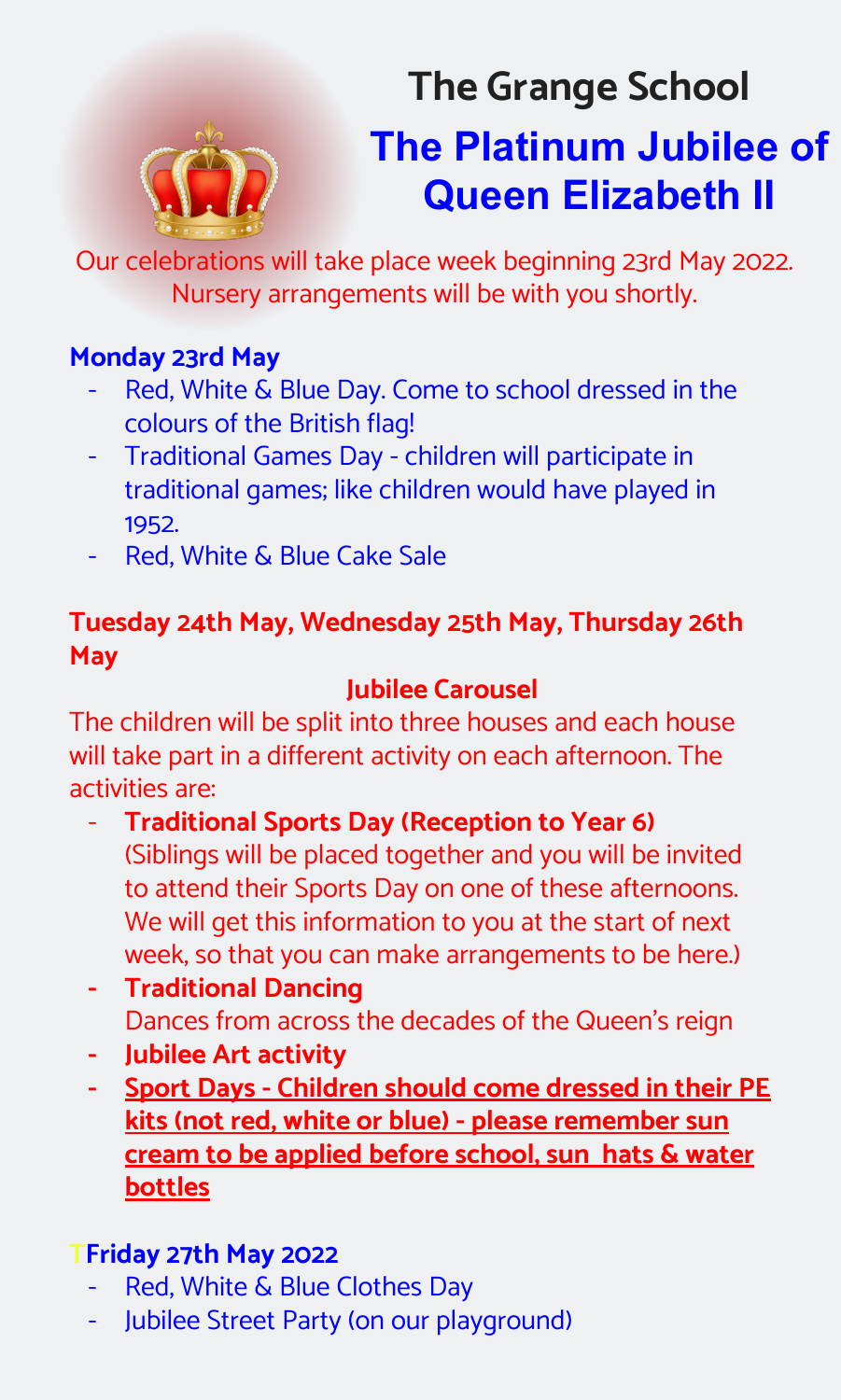

# EVERYONE **SAYS**<br>HELLO

# **AWARD-WINNING SWIM LESSONS**

**& Start Young** 

- **Elexible Choice**
- **& Qualified Teachers**
- **& Spread the Cost**

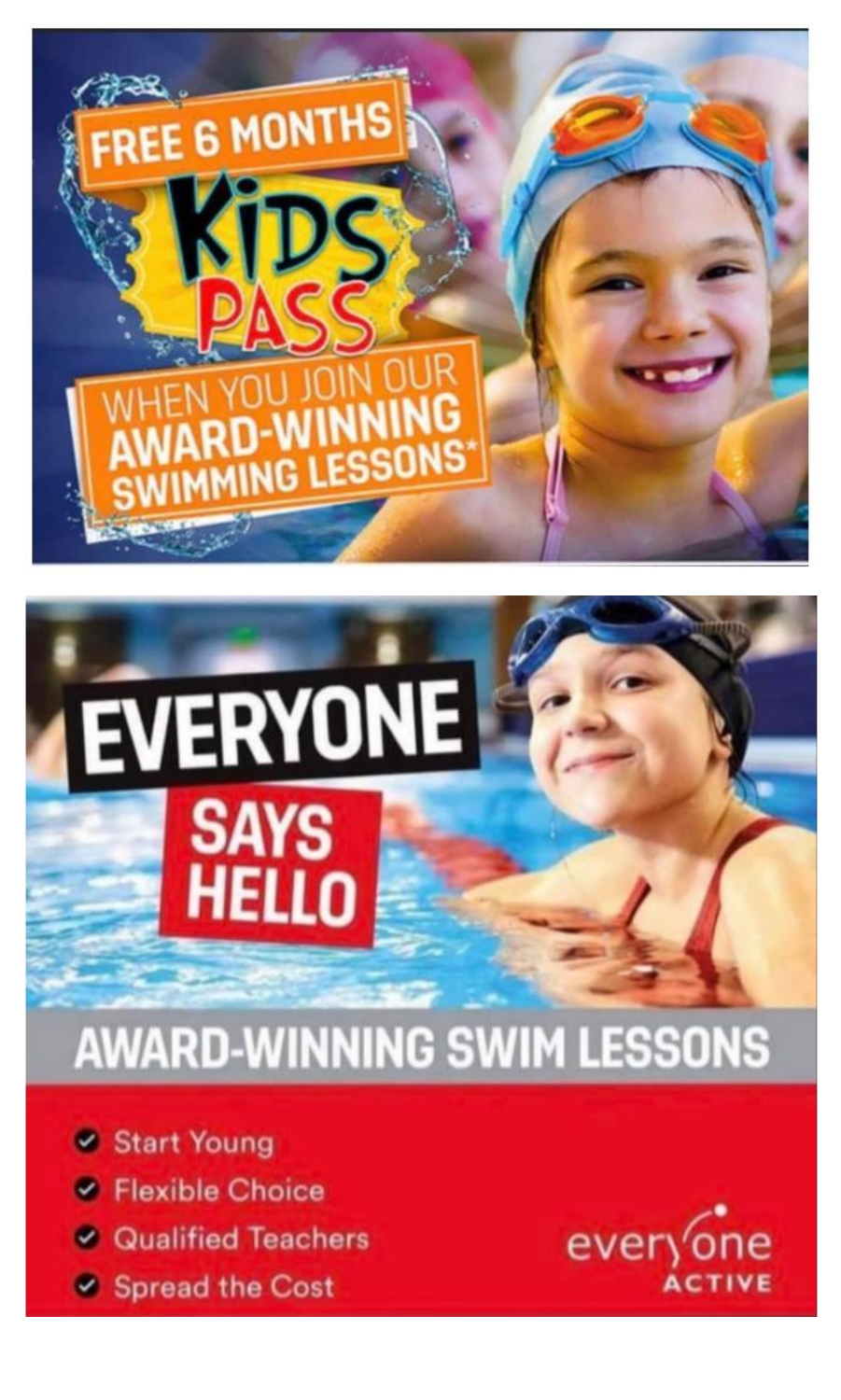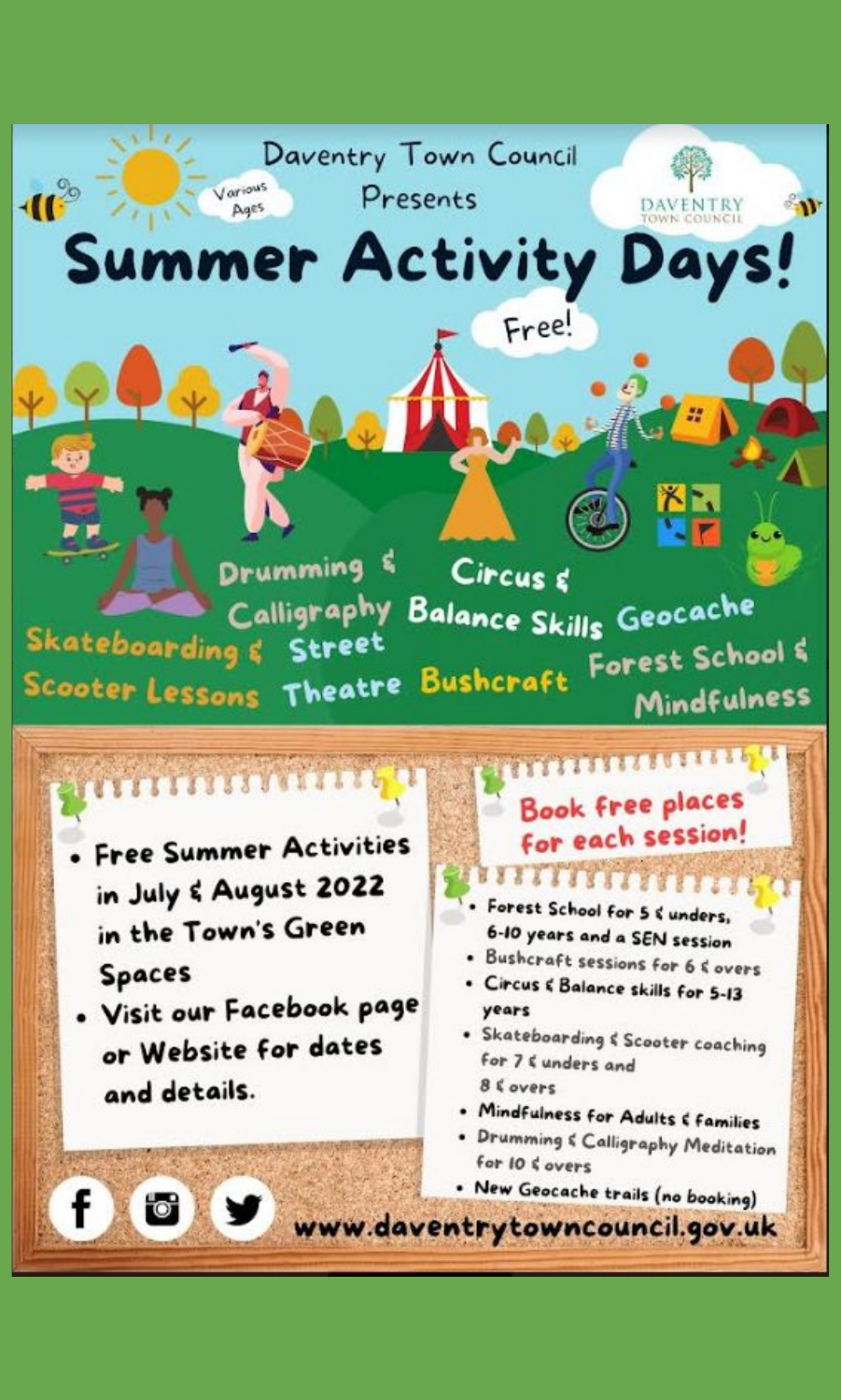

# SPOTLIGHT ON SPECIAL NEEDS

**West Northamptonshire Council (WNC) has identified the need to provide additional specialist school places for children and young people, preferably to the south-west of Northampton, within reasonable travelling distance of Towcester, Daventry and Brackley**.

**The need is for places for pupils with autistic spectrum conditions (ASC) and with severe learning difficulties (SLD). To address these needs, the council is proposing that a new special free school should open providing up to 250 places from September 2024.**

Under the free school 'presumption' route, the local authority (WNC in this instance) is responsible for funding the Proposed New School and providing a suitable site. WNC has identified land on St. John's Road, Tiffield. This is near Towcester.

Capital totalling about £15.5m is available to support the 500 proposed new places between 2022 and 2024. The council will consider any additional capital funding required through its capital planning process.

To comply with section 6A of the Education and Inspections Act, 2006 (the 'free school presumption') the council must, in the first instance, seek proposals to establish a free school. WNC is beginning this process by holding this initial consultation with the aim of collecting views to help decide how to proceed and to help formalise and finalise proposals.

There are many steps to take before the proposed new school could open including further periods of consultation once a sponsor has been selected; however, the key milestones are as follows.

Continued on next page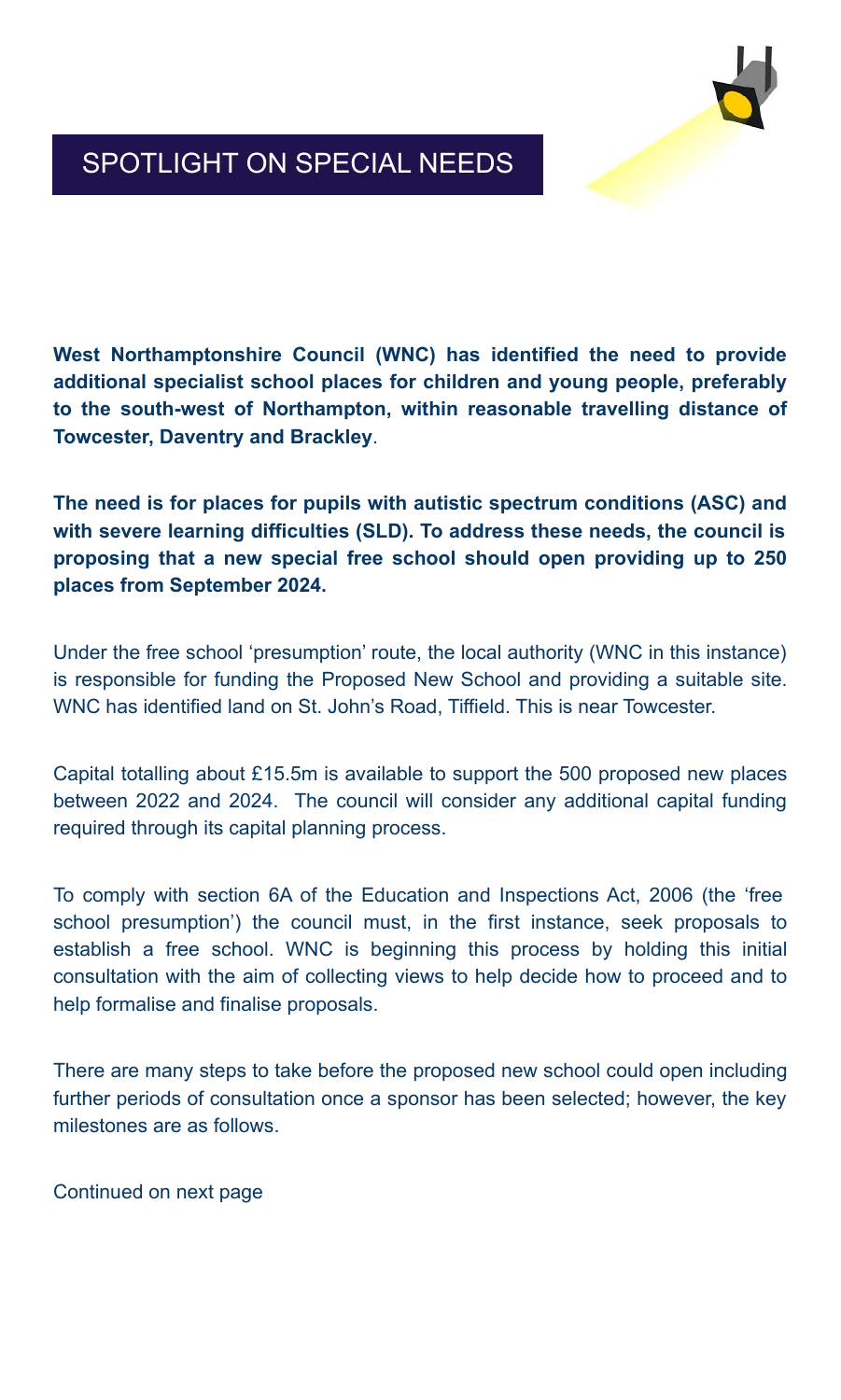## SPOTLIGHT ON SPECIAL NEEDS



#### **Evidence of need**

In our area, the number of pupils on the autistic spectrum with high needs will increase by about 300 by 2025, with pupils with speech language and communication needs increasing by about 50. We also want the school to provide places for 5-10 pupils with severe learning difficulties.

The development of the proposed school will be part of a suite of proposals being developed by the council in conjunction with a range of mainstream schools which have agreed new or expanded resourced provisions and special schools, which have agreed additional places.

Taken together, this will provide 500 new specialist places for learners who have complex special educational needs and disabilities in local special schools and specialist centres. The plan is to complete the capital programme by September 2024, including the staged opening of the new special school.

#### **Have your say**

WNC would like to know what people think about this proposal and you can respond by following the link below to the online survey.

[https://westnorthants.citizenspace.com/education/initial-consultation-new-free-special-sch](https://westnorthants.citizenspace.com/education/initial-consultation-new-free-special-school/consultation/subpage.2022-04-27.5447146263/) [ool/consultation/subpage.2022-04-27.5447146263/](https://westnorthants.citizenspace.com/education/initial-consultation-new-free-special-school/consultation/subpage.2022-04-27.5447146263/)

If you are unable to complete the online survey, or you require it in an alternative format please contact them on::

**Email:** specialschool.consultation@westnorthants.gov.uk with the subject 'FAO new special free school presumption'.

**By telephone:** 07734 459907

**All responses must be received by midnight on 10 June 2022.**

#### **What happens next**

At the end of the consultation period, WNC will collate and review all of the responses received and they will be published on West Northamptonshire council's website. The results will be analysed and an assessment made on whether to proceed with the proposal. Should the decision be taken to go ahead, a full specification for the new school will be published in June 2022 and a sponsor will be sought to run the school.